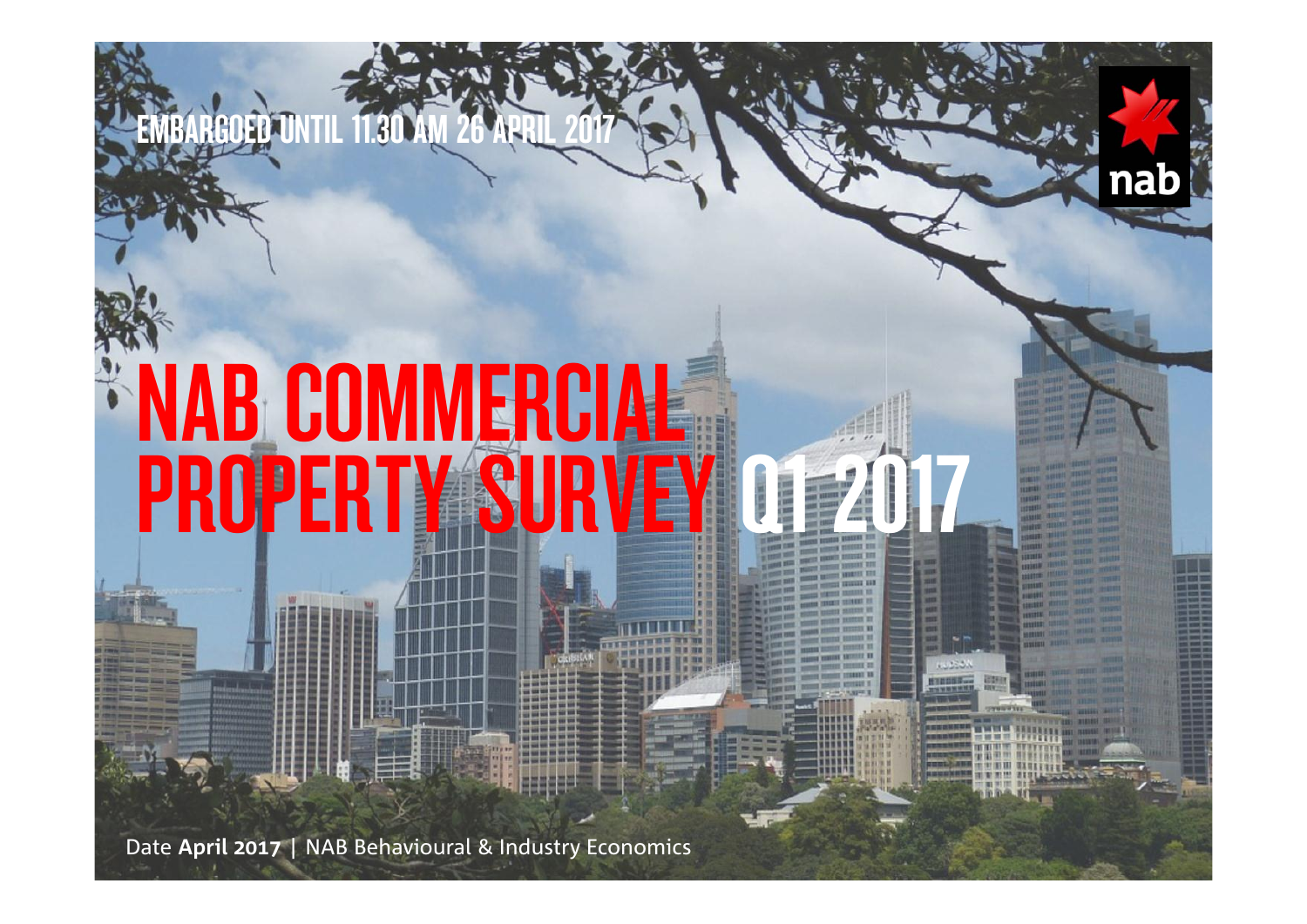## KEY FINDINGS

- •Commercial property market sentiment climbed to a new high in Q1'17, with NAB's Commercial Property Index rising +6 to +27.
- •By sector, gains were driven by much higher sentiment in Office and a modest improvement in Industrial. CBD Hotels down, but still very solid and highest across all sectors. Sentiment in Retail was unchanged.
- •Confidence also lifted in Office, Industrial and CBD Hotels, but fell in Retail where household consumption continues to slow to a moderate pace across most states and territories.
- •By state, sentiment is still highest in NSW (a new high) and VIC. It rallied in WA (but still negative) and fell in SA/NT and QLD. Confidence was highest in NSW and VIC and lowest in WA (and negative).
- •Capital growth expectations revised up in CBD Hotels, Office and Industrial. Retail unchanged. Stronger growth predicted for Office in NSW, VIC and QLD, with Industrial gains led by VIC and NSW. In Retail,
- positive growth in NSW, VIC and WA to offset falls in QLD and SA/NT.
- •Office tipped to provide best income growth, with solid growth in NSW and VIC continuing amid reports of strong competition for space and shortages. Expectations also lifted in Industrial, especially in NSW, but Retail rents to soften, led by weaker outcomes in QLD and WA.
- •National Office vacancy tightened in Q1'17 with falls in VIC and NSW offsetting rises in QLD and SA/NT and persistently high rates in WA.
- •Office market supply conditions rated "neutral" overall with large over-hangs in WA offset by tight supply in NSW and VIC. Supply "neutral" in Industrial and Retail and set to remain so in the next 1-5 years. CBD Hotels "somewhat" over-supplied and expected to remain so over next 1-5 years amid reports of an injection of new supply in 2017.
- •Short-term confidence among property developers rose, with just over 1 in 2 (52%) looking to start new projects in the next 6 months. Development pipeline still dominated by residential projects - with just over 6 in 10 projects expected to commence in this sector.
- •More than 1 in 4 (28%) developers are looking to source more capital in the next 6 months. But funding conditions now considered to be harder than at any time since Q4'11 - particularly for debt borrowing and are expected to become even harder in the next 6-12 months.



#### Q4 2016  $Q<sub>1</sub>$ 2017 **Next** Qtr **Next** 12mNext 2yrs Office 14 35 38 50 52 Retail 17 17 15 26 25 Industrial 5 14 <sup>20</sup> 36 46 CBD Hotels 88 50 67 67 75 CP Index <sup>21</sup> 27 30 42 45

#### NAB COMMERCIAL PROPERTY INDEX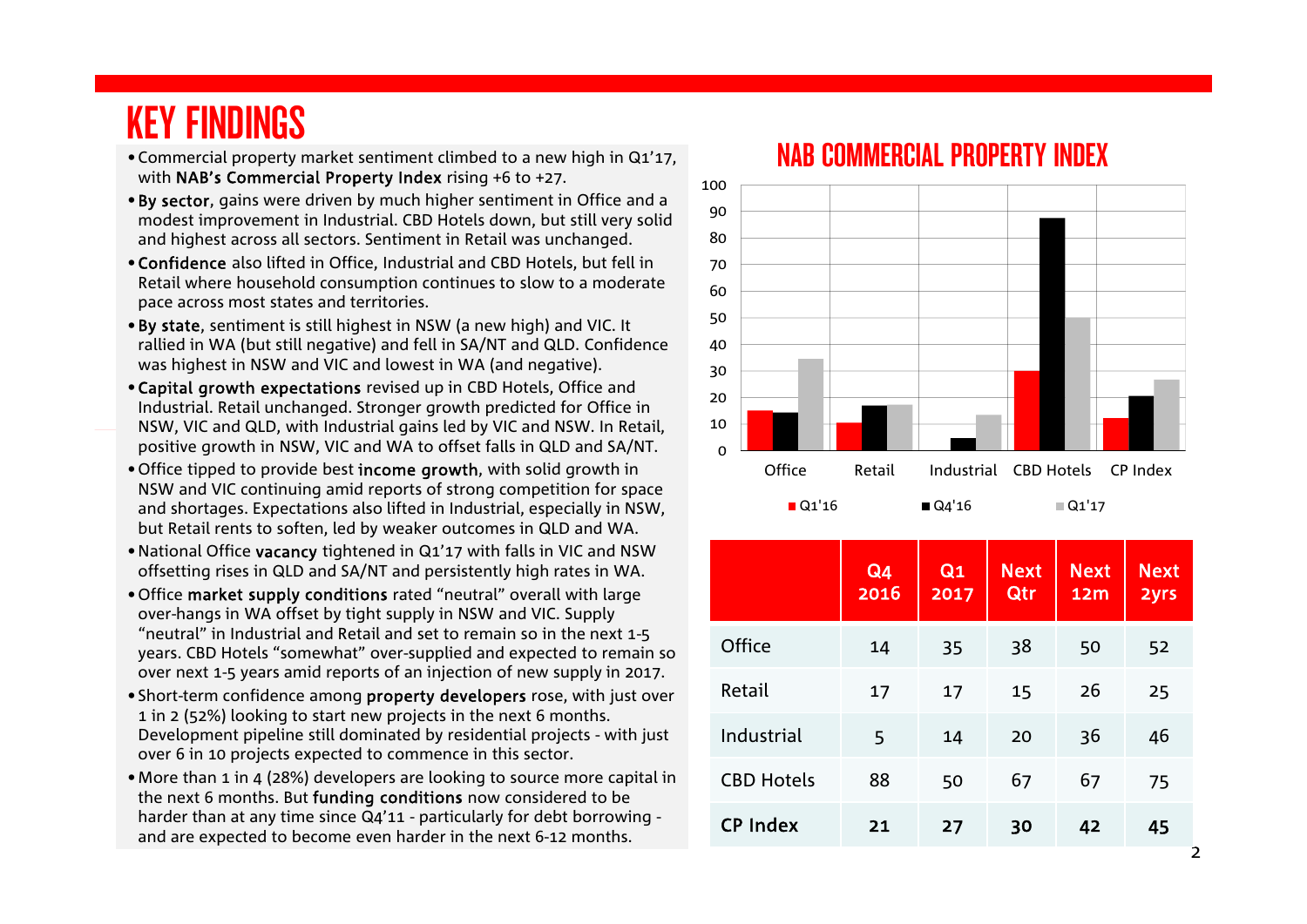# MARKET OVERVIEW - INDEX BY SECTOR & STATE

NAB's Commercial Property Index reached a new peak in Q1'17 (up +6 to +27). This was mainly driven by much higher sentiment in Office (up +21 to +35), particularly in the eastern seaboard states. CBD hotels continues to outperform, although sentiment fell -38 to a still very solid +50. Modest gains were also seen in Industrial (up +9 to +14) but unchanged in Retail (+17). Confidence also stronger in Office, Industrial and CBD Hotels, but lower in Retail where household consumption continues to slow to a moderate pace across most states and territories.

Sentiment in commercial property markets continues to vary widely across states. It remains strongest in NSW, where it climbed +14 to an all time high +61 (led by boom conditions in Office) and VIC (up +1 to +17). It improved in WA (up +12 to -49) but remains very weak. Sentiment fell steeply in SA/NT (down -24 to -24) and was modestly lower in QLD (down -1 to 0). Property experts in NSW and VIC remain the most confident looking ahead followed by QLD. WA still the most pessimistic (and negative) state, with the outlook negative in all sectors.



### NAB COMMERCIAL PROPERTY INDEX

#### COMMERCIAL PROPERTY INDEX - STATE

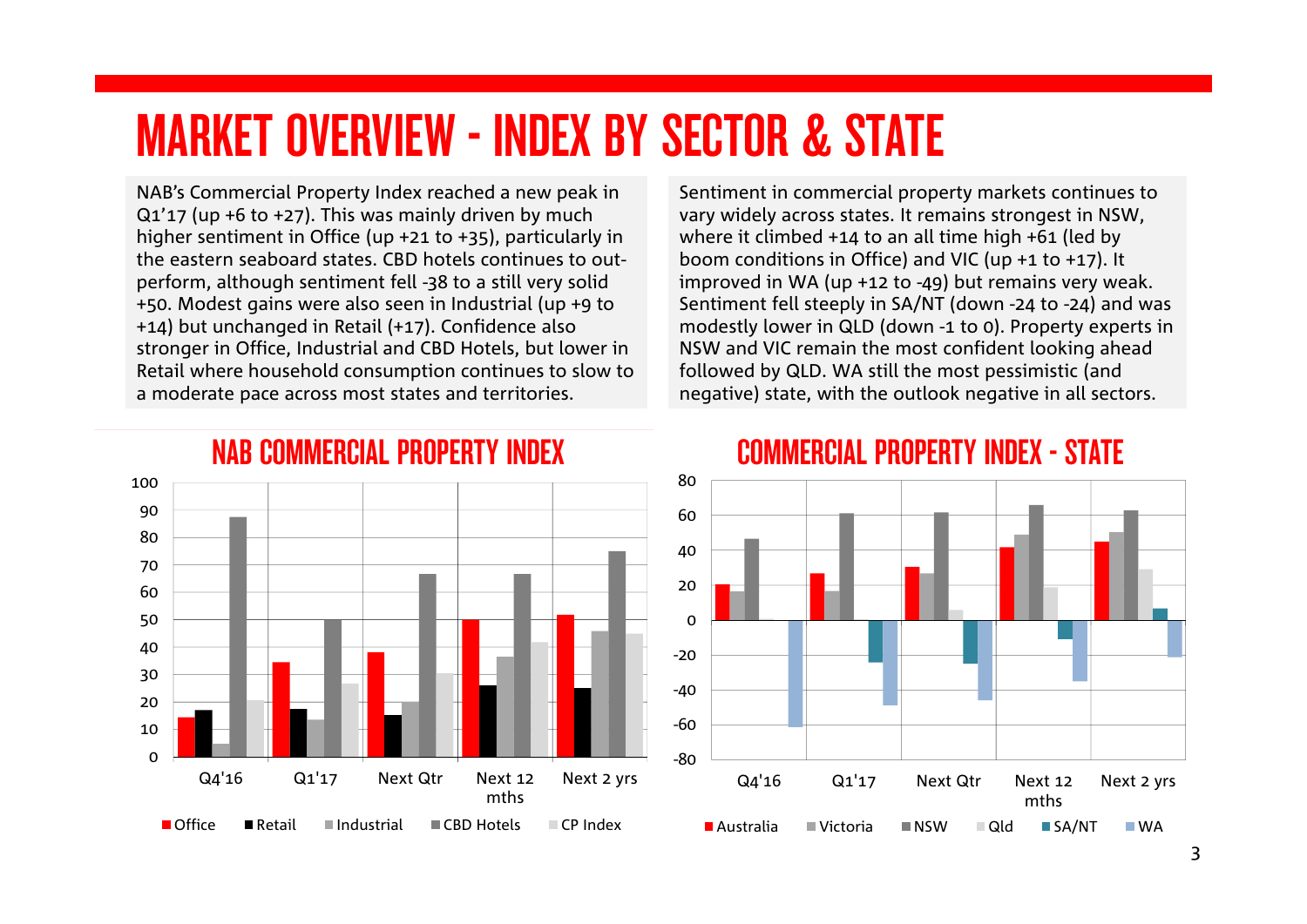# MARKET OVERVIEW - CAPITAL & VACANCY EXPECTATIONS

Property experts have lifted their expectations for capital growth in the next 1-2 years for CBD Hotels (2.7% & 3.5%), Office (2.3% & 2.4%) and Industrial (1.0% & 1.5%), Retail expectations (0.5% in both years) were however unchanged. Office expectations lifted in NSW (4.2% & 3.9%), VIC (1.8% & 2.6%) and QLD (1.2% & 1.8%), while better outcomes in Industrial reflected gains in VIC (1.7%) & 2.4%) and NSW (2.4% in both years). In Retail, positive returns in NSW (1.1% & 1.0%), VIC (0.7% & 0.9%) and WA (0.7% in both years) to offset falls in QLD & SA/NT.

The national Office vacancy rate fell to 9.3% in Q1'17, to 5.2% in Retail and 5.7% in Industrial. Lower Office vacancy in VIC (5.8%) and NSW (6.6%), offset increases in QLD (13%) and SA/NT (12.7%), and persistently high rates in WA (15%). Retail vacancy fell in VIC (4.3%), QLD (4.8%) and WA (7.0%), but rose in NSW (5.7%). Industrial, vacancy rose in QLD (8.5%) and WA (7.9%), but fell in NSW (4.4%) and VIC (4.8%). Overall, vacancy rates in Office and Industrial markets are expected to fall in the next 1-2 years and remain unchanged in Retail.



CAPITAL VALUE EXPECTATIONS (%)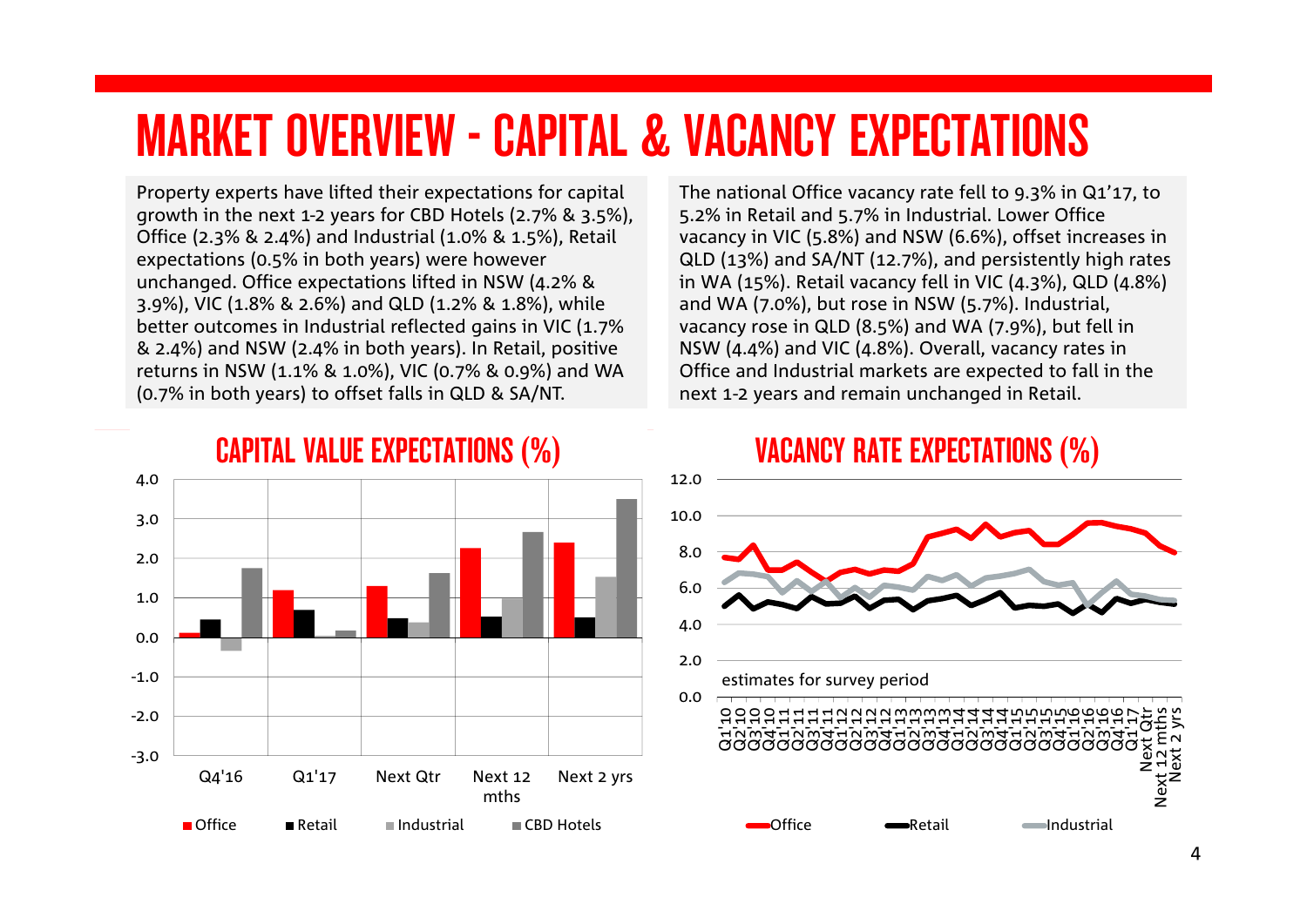# MARKET OVERVIEW - RENTS & SUPPLY

Office property continued to record the fastest growth in rents in Q1'17, with NSW (2.3%) and VIC (1.3%) leading the way and WA (-1.8%) and SA/NT (-1.8%) trailing. It is also tipped to provide the best returns in the next 1-2 years, led by very solid growth in NSW (4.7% in both years) and VIC (3.0 & 3.4%). Expectations have also lifted for Industrial property, with growth led by NSW (2.9% & 2.8%) and VIC (2.0% & 2.3%). The outlook for Retail rents has however softened, mainly reflecting weaker outcomes in SA/NT (-3.1% & -2.3%) and WA (-3.8% in both years).

Property experts believe that national Office market supply conditions are broadly "neutral", as large overhangs in WA (and to a lesser extent QLD and SA/NT) continue to offset by shortages in NSW and a balanced market in VIC. Supply conditions in all other sectors were also broadly "neutral" in Q1'17 and are expected to remain so in the next 1-5 years - except CBD Hotels where the market is currently "somewhat" over-supplied and predicted to remain so over the next 1-5 years amid reports of an injection of new supply in 2017.



### GROSS RENTAL EXPECTATIONS (%)

### SUPPLY CONDITIONS

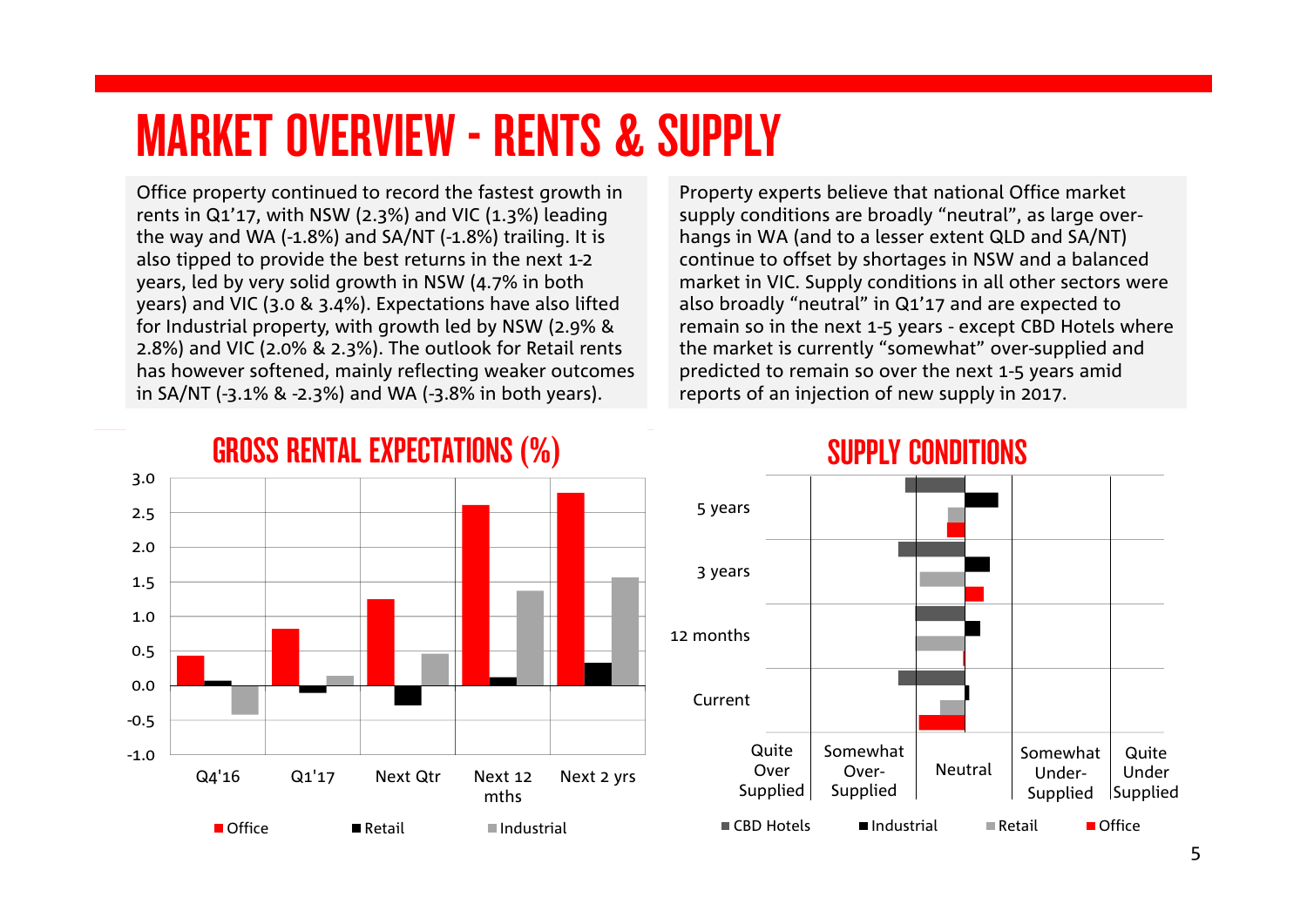# MARKET OVERVIEW - DEVELOPMENT INTENTIONS

Confidence levels among developers in the short-term, remains high. Just over 1 in 2 surveyed property developers (52%) indicated that they are looking to start new projects in the next 6 months. This is up slightly from 50% in the previous survey and is currently at its highest level since Q3'15. The longer-term outlook appears a little less certain, with only 29% expecting to commence new works in the next 6-18 months (down from 39% in Q4'16), while 9% said they were looking to start over a longer time frame.

The development pipeline continues to be dominated by residential projects. Among those developers who indicated that they were planning to start new works, more are targeting residential property. In Q1'17, just over 6 in 10 (61%) developers said they intended to start work on new residential projects, up from 54% in Q4'16. In commercial property markets, around 7% said they were looking a projects in the Office sector (down from 12% in Q4'16), 10% in Retail (12% in Q4'16) and 10% in Industrial (up from 7% in Q4'16).

#### 0%5% 10%15% 20%25% 30% 35% 40% Next mth Next 1-6mthsNext 6-12 Next 12-18 Longer time mthsmthsframe $\blacksquare$  Q1'16  $\blacksquare$  Q1'17

### COMMENCEMENT INTENTIONS

### COMMENCEMENT INTENTIONS - SECTOR

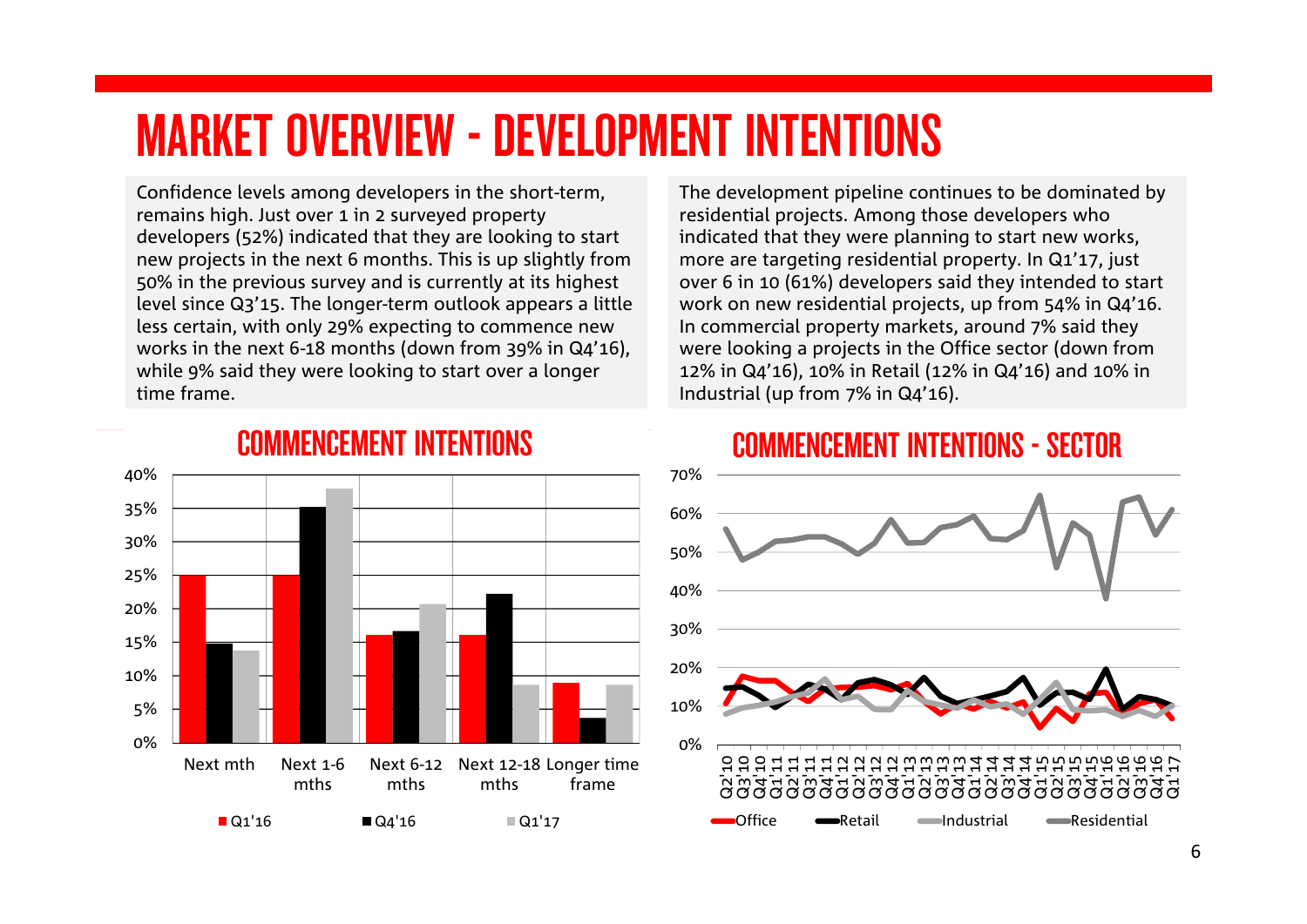# MARKET OVERVIEW - LAND SOURCES & CAPITAL INTENTIONS

The number of property developers using land-banked stock for their new projects fell to 58% in Q1'17, down from 60% in the previous quarter and now at its lowest level since mid-2014. More developers (27%) said they were looking at new acquisitions, which could be suggesting that property developers may have run down their land stocks in this current cycle and are seeking new land to develop. Around 11% of developers were also looking to refurbish existing stock (13% in Q4'16).

With more developers intending to start new projects in the near-term, the number of developers looking to source more capital within the next 6 months also rose to 28% in Q1'17 (23% in Q4'16). Around 30% were planning to source more capital in the next 6-12 months (28% in Q4'16) and 37% in the next 12-24 months (33% in Q4'16). Around 39% were "unsure" of their intentions in the next 0-12 months (34% in Q4'16), indicating that more developers may be exercising some caution.



### SOURCES OF LAND DEVELOPMENT (%)

### INTENT TO SOURCE MORE CAPITAL FOR DEVELOPMENT/ACQUISITIONS/PROJECTS

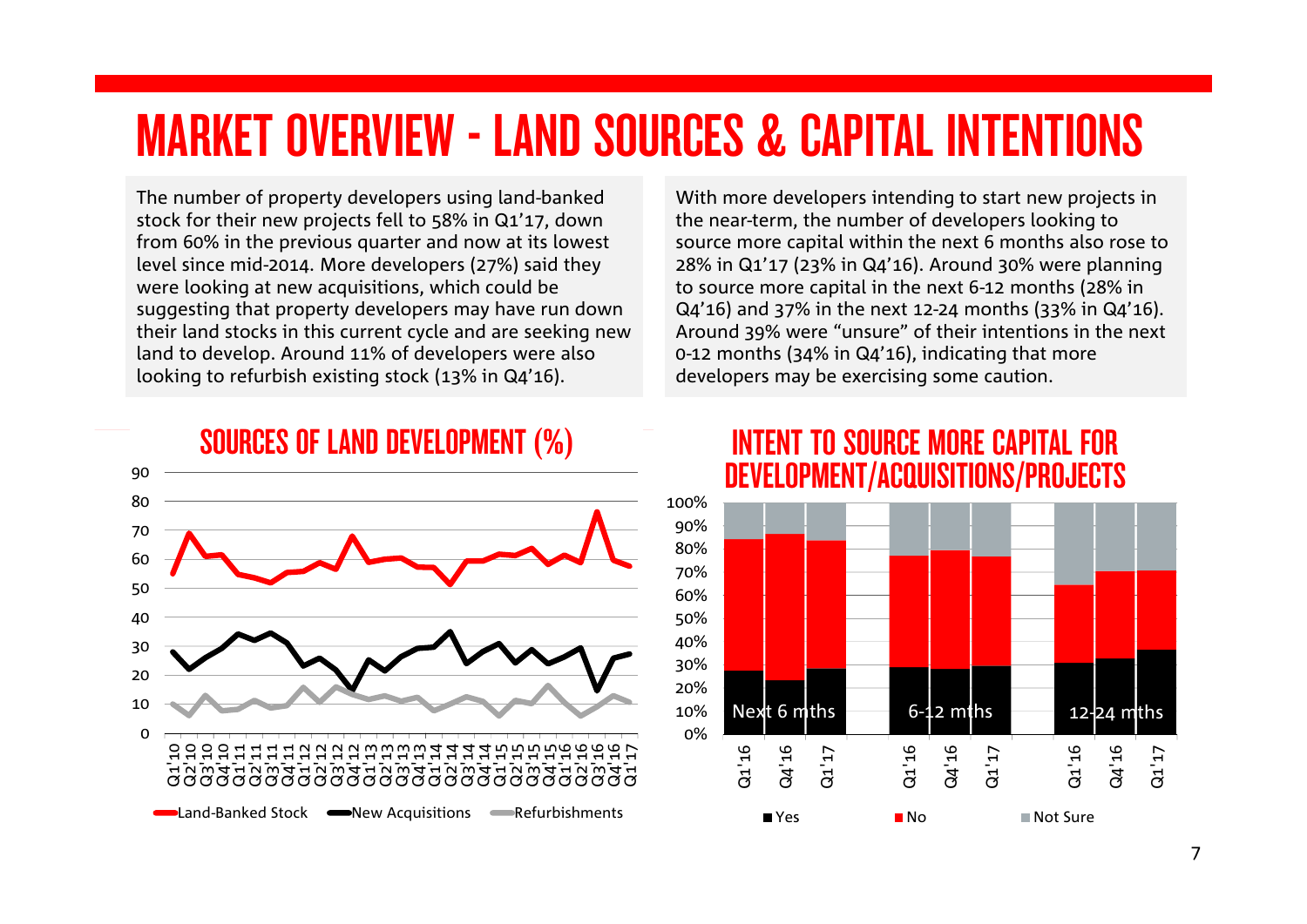# MARKET OVERVIEW - FUNDING & PRE-COMMITMENTS

Funding conditions are still very difficult. In net balance terms, -26% of surveyed property experts said it was harder to obtain borrowing or loans (debt) needed for their business - the weakest result since Q4'11. Obtaining equity was also considered to be difficult by a net -12% of property experts. Looking forward, property experts on balance are expecting funding conditions to become even harder in the next 6-12 months.

Property developers said that the average precommitment required to meet their external debt funding requirements fell slightly to 55.3% in Q1'17 (55.6% in Q4'16, but still above year earlier levels (54.0%). This situation is not expected to improve any time soon, with a net -24% of property experts expecting it to worsen over the next 6 months (compared to now) and a net -26% expecting it to worsen in the next 12 months.



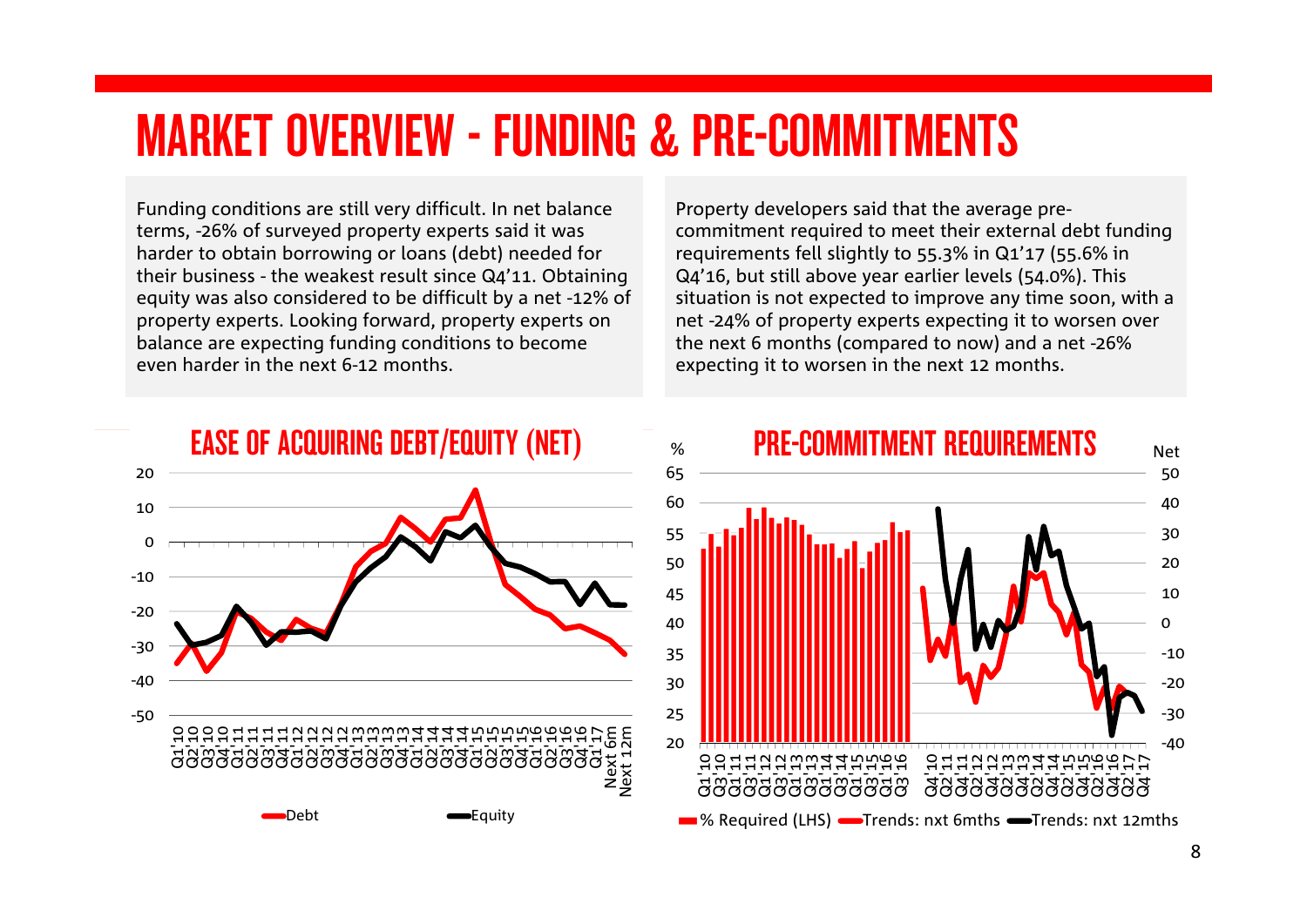# SURVEY RESPONDENTS EXPECTATIONS (AVG) Q1 2017

| <b>OFFICE CAPITAL VALUES (%)</b> |            |            |            |           |        |            |  |  |
|----------------------------------|------------|------------|------------|-----------|--------|------------|--|--|
|                                  | <b>VIC</b> | <b>NSW</b> | <b>QLD</b> | <b>WA</b> | SA/NT  | <b>AUS</b> |  |  |
| Q1'17                            | 0.3        | 2.6        | 0.6        | $-2.7$    | $-0.4$ | 1.2        |  |  |
| Q2'17                            | 0.6        | 2.7        | 0.6        | $-1.8$    | $-0.4$ | 1.3        |  |  |
| Q1'18                            | 1.8        | 4.2        | 1.2        | $-1.8$    | $-0.3$ | 2.3        |  |  |
| Q1'19                            | 2.6        | 3.9        | 1.8        | $-1.2$    | 0.0    | 2.4        |  |  |

| <b>RETAIL CAPITAL VALUES (%)</b>     |            |            |            |           |        |            |  |  |
|--------------------------------------|------------|------------|------------|-----------|--------|------------|--|--|
|                                      | <b>VIC</b> | <b>NSW</b> | <b>QLD</b> | <b>WA</b> | SA/NT  | <b>AUS</b> |  |  |
| Q1'17                                | $-0.2$     | 1.7        | 0.0        | 1.3       | 0.0    | 0.7        |  |  |
| Q2'17                                | 0.0        | 0.9        | 0.1        | 1.3       | 0.0    | 0.5        |  |  |
| Q1'18                                | 0.7        | 1.1        | $-0.3$     | 0.7       | $-1.0$ | 0.5        |  |  |
| Q1'19                                | 0.9        | 1.0        | $-0.4$     | 0.7       | $-1.0$ | 0.5        |  |  |
| <b>INDUSTRIAL CAPITAL VALUES (%)</b> |            |            |            |           |        |            |  |  |
|                                      |            |            |            |           |        |            |  |  |
|                                      | <b>VIC</b> | <b>NSW</b> | <b>QLD</b> | <b>WA</b> | SA/NT  | <b>AUS</b> |  |  |
| Q1'17                                | 0.3        | 1.8        | $-0.3$     | $-4.4$    | $-1.3$ | 0.0        |  |  |
| Q2'17                                | 0.5        | 2.2        | $-0.3$     | $-3.8$    | $-0.6$ | 0.4        |  |  |
| Q1'18                                | 1.7        | 2.4        | 0.2        | $-2.6$    | $-0.6$ | 1.0        |  |  |

| <b>OFFICE RENTS (%)</b> |            |            |            |           |        |            |  |
|-------------------------|------------|------------|------------|-----------|--------|------------|--|
|                         | <b>VIC</b> | <b>NSW</b> | <b>QLD</b> | <b>WA</b> | SA/NT  | <b>AUS</b> |  |
| Q1'17                   | 1.3        | 2.3        | $-0.2$     | $-1.8$    | $-1.8$ | 0.8        |  |
| Q2'17                   | 1.5        | 2.9        | 0.1        | $-1.8$    | $-1.6$ | 1.3        |  |
| Q1'18                   | 3.0        | 4.7        | 1.1        | $-0.6$    | $-1.3$ | 2.6        |  |
| Q1'19                   | 3.4        | 4.7        | 1.7        | 0.0       | $-1.3$ | 2.8        |  |

#### RETAIL RENTS (%)

|       | VIC. | <b>NSW</b> | <b>QLD</b> | <b>WA</b> | SA/NT  | <b>AUS</b> |
|-------|------|------------|------------|-----------|--------|------------|
| Q1'17 | 0.1  | 1.4        | $-0.9$     | $-4.3$    | $-2.8$ | $-0.1$     |
| Q2'17 | 0.3  | 1.2        | $-1.3$     | $-4.3$    | $-4.0$ | $-0.3$     |
| Q1'18 | 1.1  | 1.4        | $-1.2$     | $-3.8$    | $-3.1$ | 0.1        |
| Q1'19 | 1.5  | $1.6\,$    | $-1.0$     | $-3.8$    | $-2.3$ | 0.3        |

#### INDUSTRIAL RENTS (%)

|       | <b>VIC</b> | <b>NSW</b> | <b>QLD</b> | <b>WA</b> | SA/NT  | <b>AUS</b> |  |
|-------|------------|------------|------------|-----------|--------|------------|--|
| Q1'17 | 0.4        | 2.0        | 0.3        | $-4.4$    | $-1.9$ | 0.1        |  |
| Q2'17 | 1.0        | 2.1        | 0.3        | $-3.8$    | $-1.3$ | 0.5        |  |
| Q1'18 | 2.0        | 2.9        | 0.8        | $-2.1$    | $-0.6$ | 1.4        |  |
| Q1'19 | 2.3        | 2.8        | 1.3        | $-1.9$    | 0.0    | $1.6\,$    |  |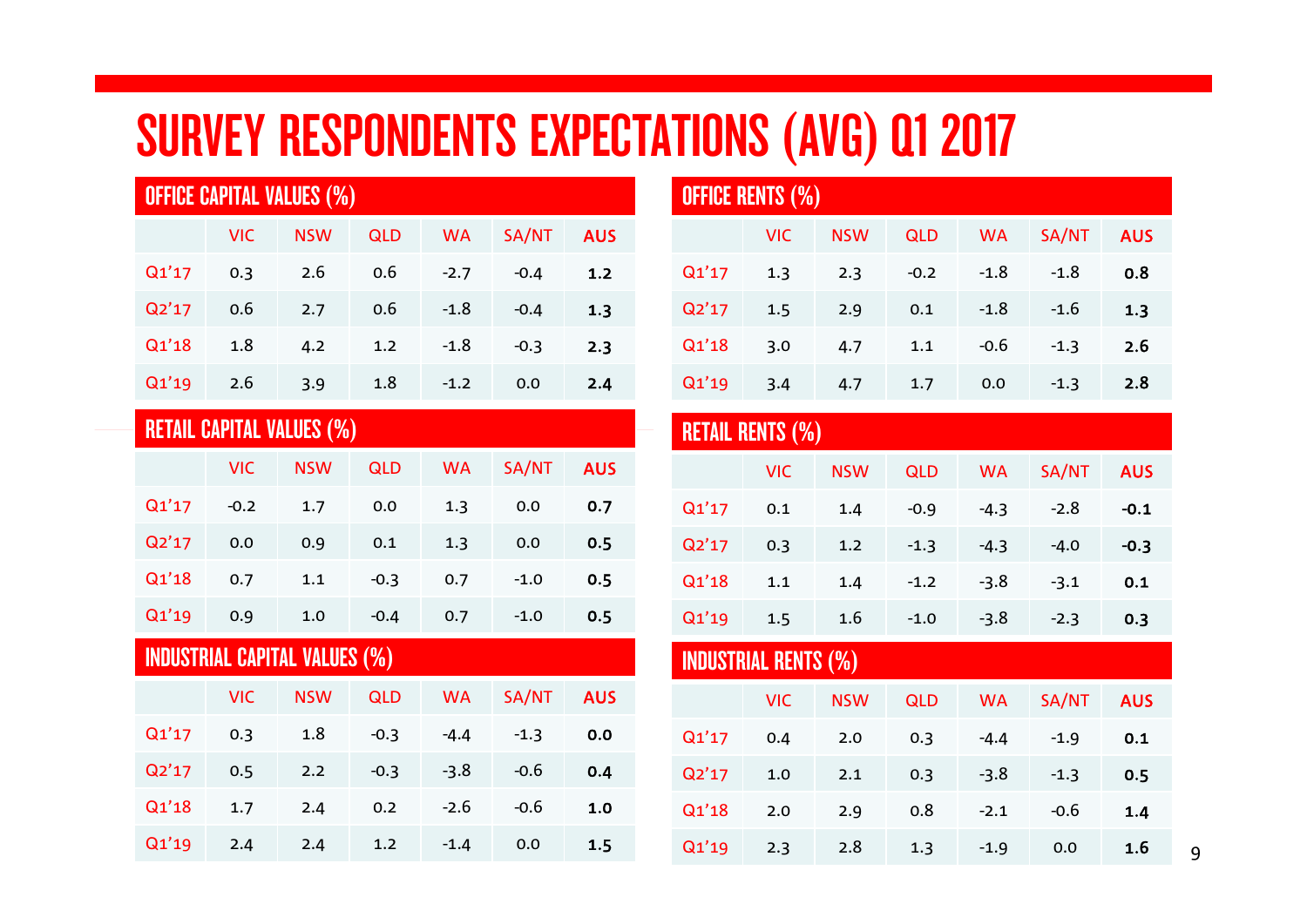# SURVEY RESPONDENTS EXPECTATIONS (AVG) Q1 2017

| <b>OFFICE VACANCY RATE (%)</b> |            |            |            |           |       |            |  |
|--------------------------------|------------|------------|------------|-----------|-------|------------|--|
|                                | <b>VIC</b> | <b>NSW</b> | <b>QLD</b> | <b>WA</b> | SA/NT | <b>AUS</b> |  |
| Q1'17                          | 5.8        | 6.6        | 13.0       | 15.0      | 12.7  | 9.3        |  |
| Q2'17                          | 5.8        | 6.3        | 12.5       | 15.0      | 13.0  | 9.0        |  |
| Q1'18                          | 4.6        | 5.7        | 11.3       | 15.0      | 12.7  | 8.3        |  |
| Q1'19                          | 4.5        | 5.5        | 10.5       | 15.0      | 11.7  | 8.0        |  |

| <b>RETAIL VACANCY RATE (%)</b> |  |  |
|--------------------------------|--|--|
|                                |  |  |
|                                |  |  |

|       | VIC. | <b>NSW</b> | <b>QLD</b> | <b>WA</b> | SA/NT | <b>AUS</b> |
|-------|------|------------|------------|-----------|-------|------------|
| Q1'17 | 4.3  | 5.7        | 4.8        | 7.0       | 7.0   | 5.2        |
| Q2'17 | 4.3  | 5.7        | 5.4        | 7.0       | 8.0   | 5.4        |
| Q1'18 | 4.0  | 5.5        | 5.4        | 6.3       | 9.0   | 5.2        |
| Q1'19 | 3.3  | 5.5        | 5.4        | 5.7       | 10.0  | 5.1        |

## INDUSTRIAL VACANCY RATE (%)

|       | VIC. | <b>NSW</b> | <b>QLD</b> | <b>WA</b> | SA/NT | <b>AUS</b> |
|-------|------|------------|------------|-----------|-------|------------|
| Q1'17 | 4.8  | 4.4        | 8.5        | 7.9       | 6.3   | 5.7        |
| Q2'17 | 4.6  | 4.3        | 8.5        | 7.9       | 6.3   | 5.6        |
| Q1'18 | 4.5  | 4.5        | 7.0        | 6.7       | 7.0   | 5.4        |
| Q1'19 | 3.9  | 4.8        | 7.0        | 6.4       | 7.0   | 5.3        |

## NOTES:

Survey participants are asked how they see:

- •Capital values;
- •Gross rents; and
- •Vacancy rates

In each of the commercial property markets for the following timeframes:

- •current quarter
- •next quarter
- •next 12 months
- •next 12-24 months

Average expectations for each state are presented in the accompanying tables.

\*Results for SA/NT may be biased due to a smaller sample size.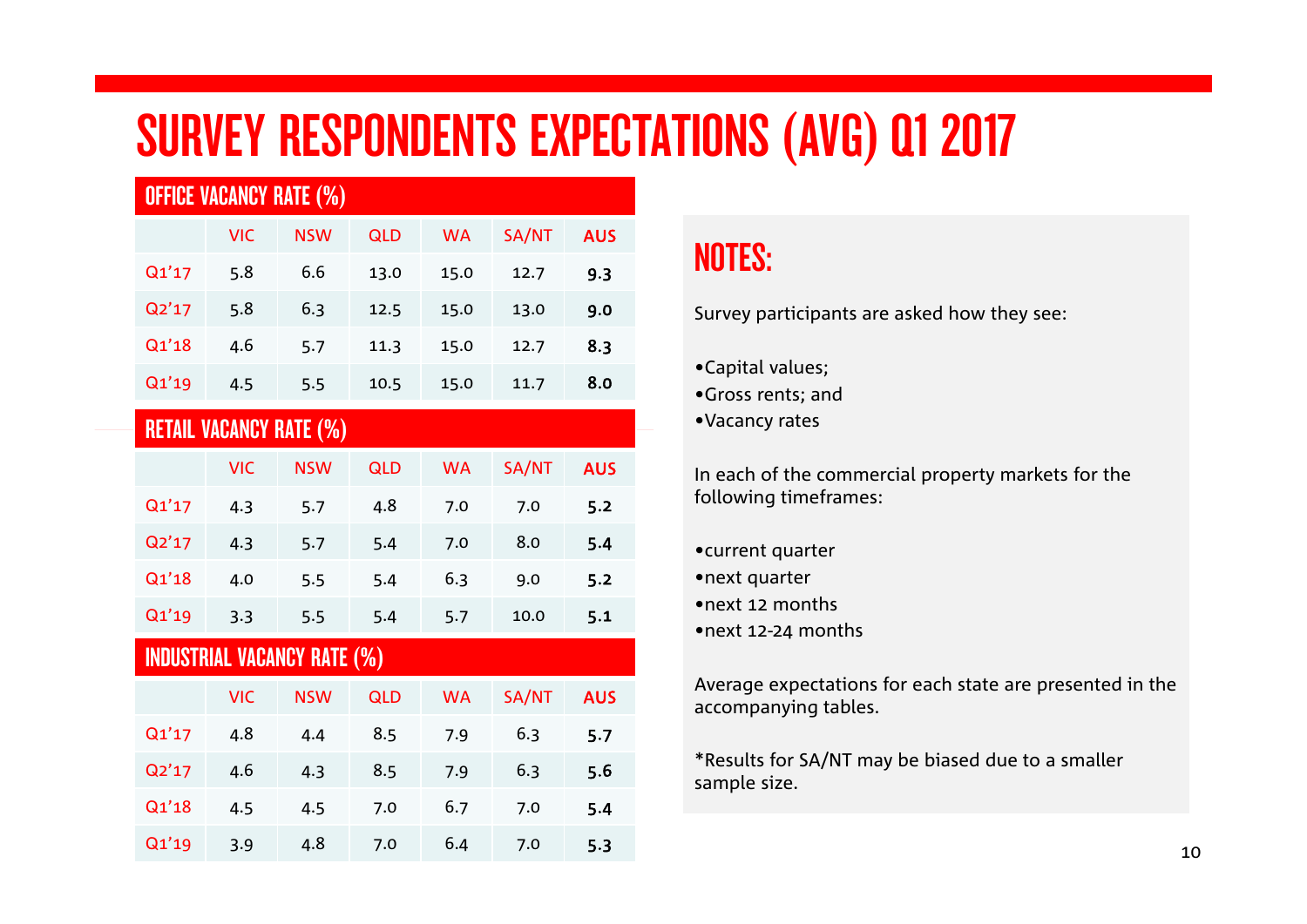# ABOUT THE SURVEY





In April 2010, NAB launched the first NAB Quarterly Australian Commercial Property Survey with the aim of developing Australia's pre-eminent survey of market conditions in the commercial property market.

The large external panel of respondents consists of Real Estate Agents/Managers, Property Developers, Asset/Fund Managers and Owners/Investors. Around 250 panellists participated in the Q1 2017 Survey.